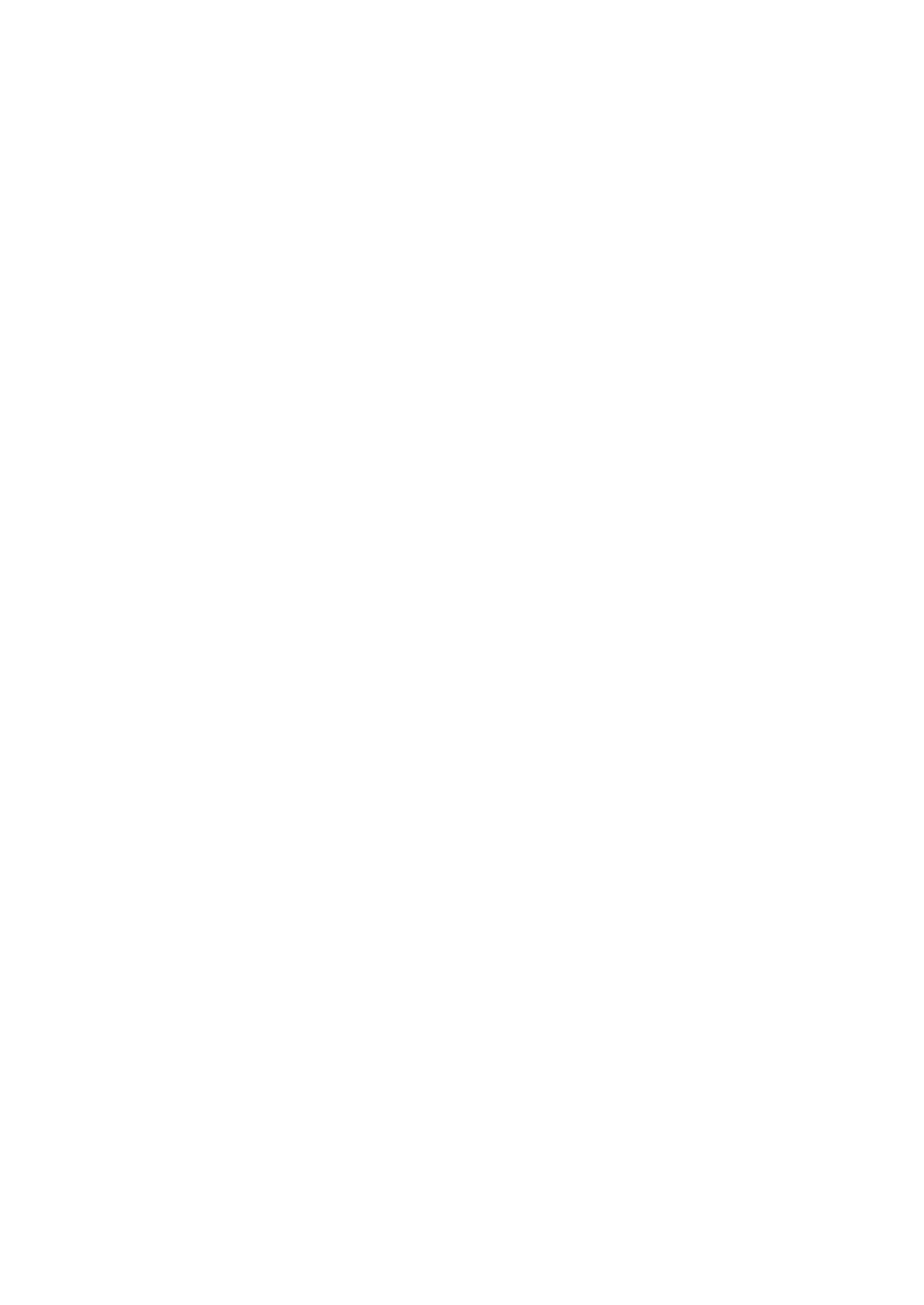### **LADY JUSTICE ARDEN:**

## **Issue: was the judge wrong to hold that Mr Yentob should not suffer the normal consequences of not accepting a Part 36 offer?**

- 1. This is a renewed application by MGN for permission to appeal against part of Mann J's costs order against MGN dated 11 June 2015. It concerns MGN's offer ("the Offer") under CPR 36 to compromise Mr Yentob's claim. The proceedings have been fully described in my judgment ("my main judgment") on the appeal by MGN against the judge's awards in favour of nine individuals, including Mr Yentob, in these proceedings for misuse of their private information by "hacking" and other wrongful activities, as explained in that judgment. I should state at the outset that the existence of this or any other offer plays no part in the reasoning in my main judgment.
- 2. MGN made an offer which complied with CPR 36 ("the Offer"). At trial, the judge awarded Mr Yentob £85,000 as damages for misuse of his private information and it is not now in issue that even so he failed to beat the terms of the Offer (which this Court has not seen). The normal consequences ("the Normal Consequences") of this event under CPR 36 would have been that Mr Yentob would be ordered to pay MGN's costs with interest from the last date for acceptance of the Offer, which was 13 January 2015 ("the usual Order"). However, the judge could use the exceptional power in CPR 36 to make another form of order if he was satisfied that it was "unjust" that Mr Yentob should pay any of MGN's costs. He used that power to make no order as to costs. MGN contends that the judge was wrong so to order because (1) he made no finding that the usual Order would be "unjust" and instead applied a flawed test of a balance of justice, and (2) took into account MGN's failure to make admissions and other matters which he should have excluded from his consideration of whether the Normal Consequences were unjust.
- 3. In my judgment, for the reasons given below, I would grant permission to appeal but dismiss the appeal. The judge applied the right test and the factors which he took into account were circumstances to which he was bound to have regard.
- 4. The argument turns on CPR 36.17, the relevant parts of which provide:

**(1) Subject to rule 36.21, this rule applies where upon judgment being entered-**

> **(a) a claimant fails to obtain a judgment more advantageous than a defendant's Part 36 offer; or**

**…**

**(3) Subject to paragraphs (7) and (8) [which do not apply], where paragraph (1)(a) applies, the court must, unless it considers it unjust to do so, order that the defendant is entitled to-**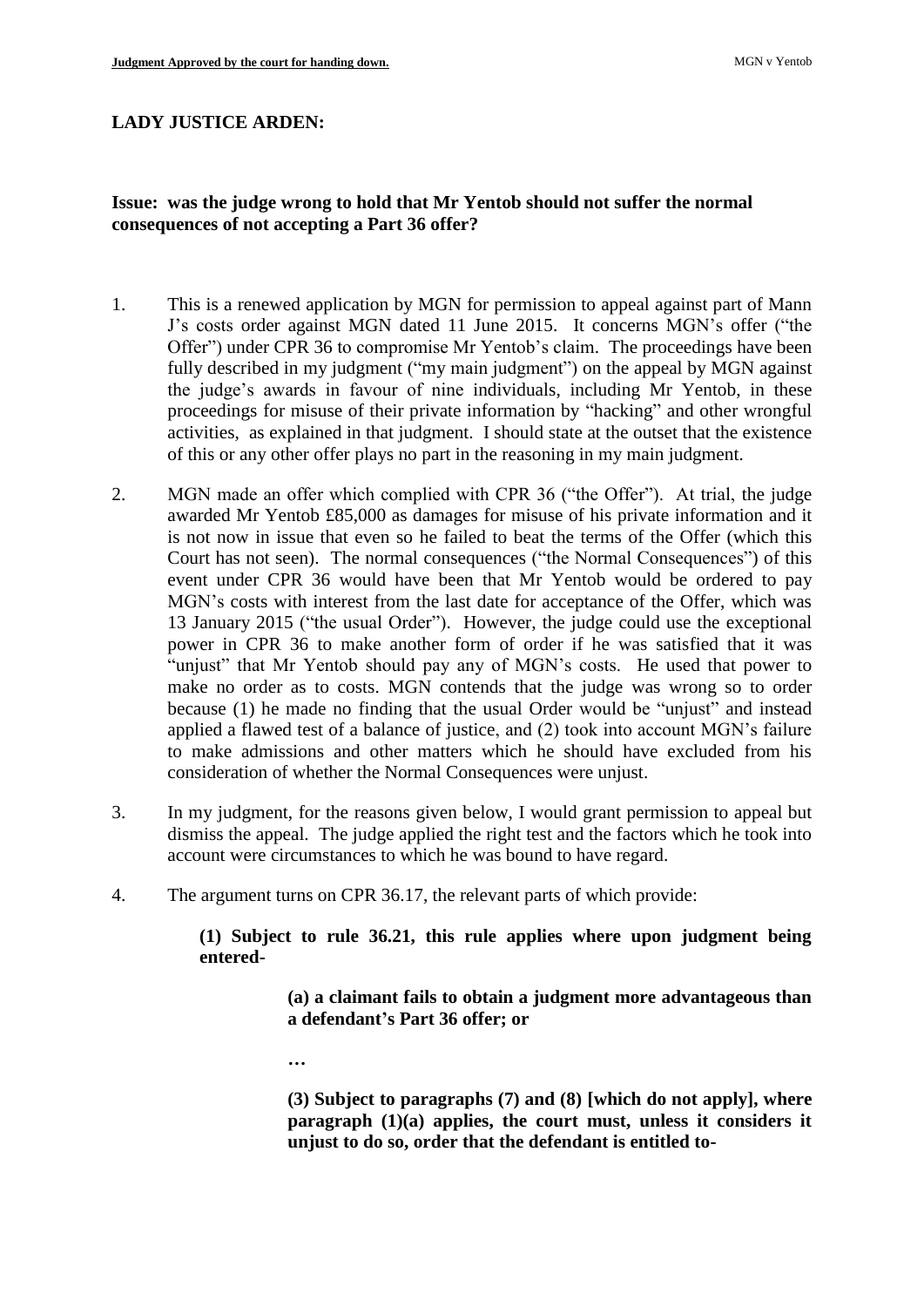**(a) costs (including any recoverable pre-action costs) from the date on which the relevant period expired; and** 

**(b) interest on those costs.** 

**…**

**(5) In considering whether it would be unjust to make the orders referred to in paragraphs (3) and (4), the court must take into account all the circumstances of the case including-**

> **(a) the terms of any Part 36 offer; (b) the stage in the proceedings when any Part 36 offer was made, including in particular how long before the trial started the offer was made; (c) the information available to the parties at the time when the Part 36 offer was made; (d) the conduct of the parties with regard to the giving of or refusal to give information for the purposes of enabling the offer to be made or evaluated; and (e) whether the offer was a genuine attempt to settle the proceedings.**

- 5. The judge's chain of reasoning is complex. He had first to decide a threshold issue ("the threshold issue") of whether Mr Yentob had obtained a judgment that was more advantageous than MGN's Part 36 offer. The judge held that, despite the fact that he had obtained a judgment which found that MGN's wrongdoing was far more extensive than it had been prepared to admit, he had not beaten the award by obtaining an award of £85,000.
- 6. So Mr Jeremy Reed, for Mr Yentob, urged on the judge that it was not just that the Normal Consequences should apply.
- 7. On this second question, the judge held that the relevant circumstances for the purposes of CPR36.17(5) could include a comparison between the terms of the Offer and the terms of the judgment, and, importantly, that there might be cases where a party was justified in continuing to trial even though he had received a favourable offer (Judgment, para 38). MGN had admitted hacking Mr Yentob's voice mailbox for only half the period of hacking for which he (the judge) had found hacking had taken place. Mr Yentob was entitled to argue that he could properly proceed to trial in those circumstances (Judgment, para 39).
- 8. Mr Matthew Nicklin, for MGN, then argued that if Mr Yentob wanted vindication in this way, he should have sought a statement in open court, for which the CPR provided. However, MGN did not offer such a statement. Mr Reed submitted that it was unlikely to have agreed to make such a statement (Judgment, para 40).
- 9. The judge said that he found the point a difficult one (Judgment, para 41). His conclusion was that in the unusual circumstances of this case, where MGN had made limited admissions and had until shortly before the trial denied any liability, Mr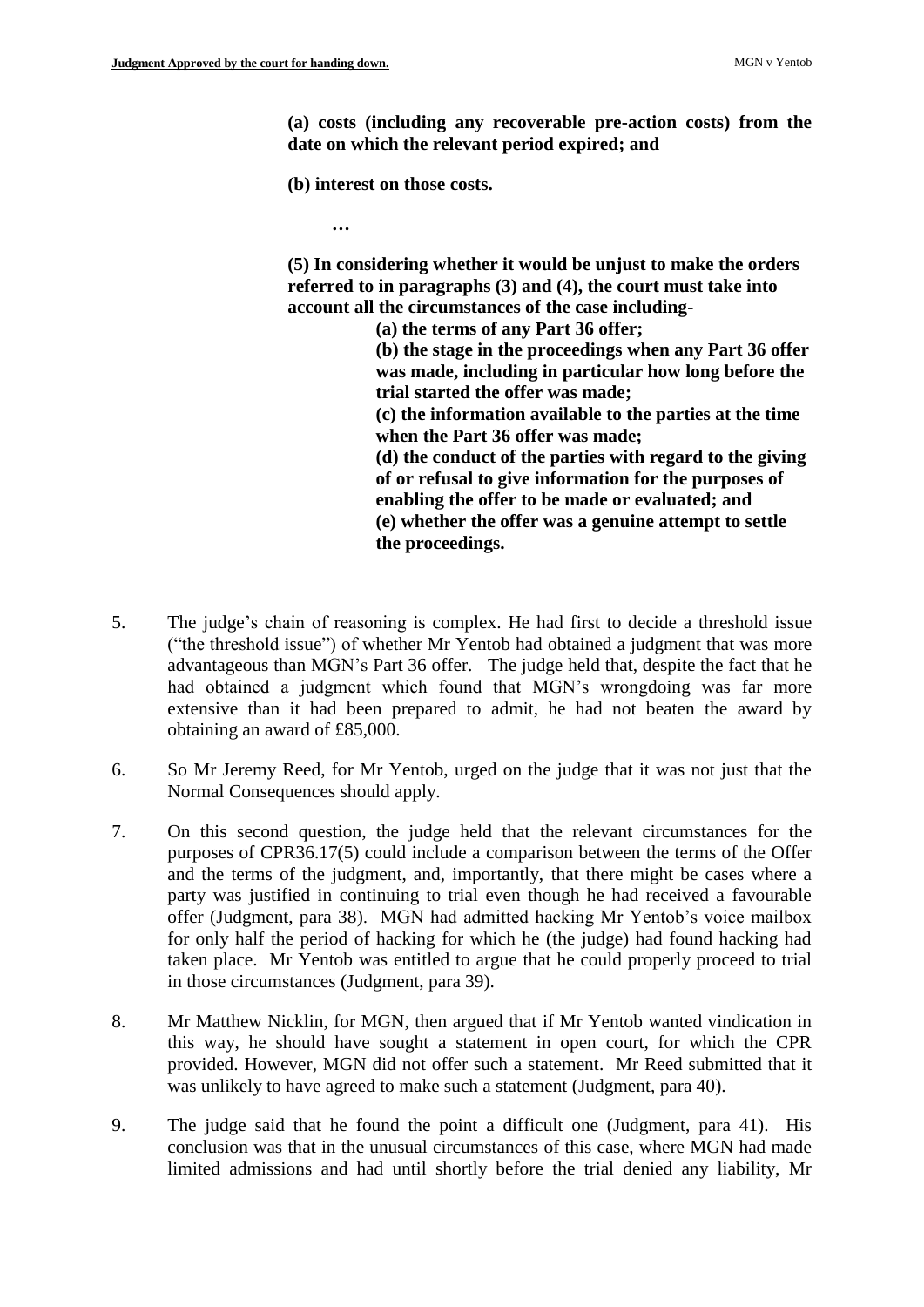Yentob had "some form of justification for pursuing the matter to trial" (Judgment, para 42). The judge explained in his main judgment at trial that the formal admissions were made as late as November and December 2013. I need not set out the detail of those admissions. The admissions were extensive but limited because, as the judge explained:

## **25. … these admissions … do not amount to any admission as to the scope of unlawful activities beyond the use of the word "substantial".**

- 10. The judge accepted that it was not enough that Mr Yentob wanted to find out what had happened to him as many claimants would want to do that (Judgment, para. 43). The case was exceptional because, until the trial took place, Mr Yentob would not know how badly he had in fact been hacked, it was unlikely that MGN would have agreed to make a statement which matched the findings made at trial and because it was not apparent until trial that he could never get disclosure of the full extent of the hacking (Judgment, para 44). He could not recover his costs from MGN but justice did not, in those circumstances, require him to pay MGN's costs: the outcome could be marked simply by making no order as to costs (Judgment, para. 45).
- 11. In the judge's own words:
	- 43 In what I might call a more normal case, it seems to me that the desire to have a trial in order to have a finding of a judge in public as to what happened is unlikely to be a legitimate objective in Part 36 terms so as to justify a claimant refusing to accept a Part 36 offer and insisting on going to trial. As Mr. Nicklin correctly pointed out, there may well be a lot of victims of personal injury incidents who would wish, for reasons which are entirely understandable in human terms, to have a trial so that it can be made plain what happened to them and how monstrous the behaviour was. As Mr. Nicklin points out, that is not a justification for not accepting a Part 36 offer which is greater than an amount which the claimant is ultimately awarded.
	- 44 However, I do not think this case falls quite into that category. Looking at the way the case was conducted as regards Mr. Yentob and in particular the refusal to acknowledge the extent of hacking, even in final submission, I think it is more probable than not that had Mr. Yentob asked for an agreed statement in court which made the position clear, that it would not have been forthcoming in terms which would have matched the sort of findings which Mr. Yentob has now got in his favour. I also think it is of some significance that it will not have been wholly apparent until the trial itself that the material was not going to be available to enable Mr. Yentob to have his clear statement of how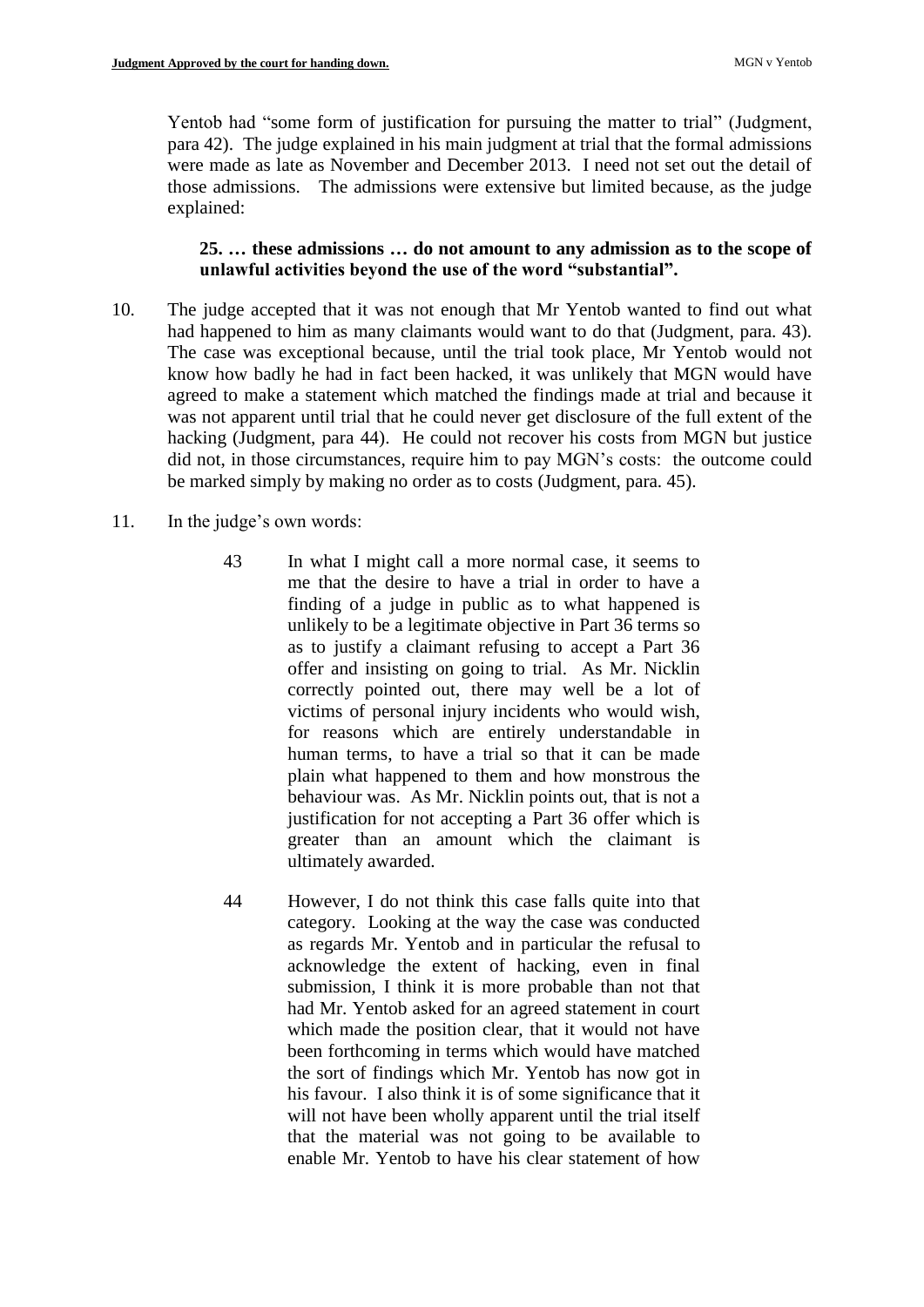badly he had been hacked and what information had been obtained from and about him.

45 In the circumstances, I consider that the justice of the case does involve a departure from the normal rule which would otherwise entitle the defendant to their costs from the 21-day period applicable to the offer, but not to the extent of entitling Mr. Yentob to his costs throughout. Mr. Yentob did have, but did not take, an opportunity to clarify the position in response to the offer in the last sentence of MGN's Part 36 offer letter, and so did not take the opportunity to avoid having this debate or perhaps the whole action. In my view, *the justice of the case is met* not by simply imagining Part 36 offer had never been made, but by acknowledging that in financial terms Mr. Yentob ought to have accepted that offer but has lost an opportunity perhaps to have avoided the action completely, with a serious question mark as to whether the defendants would have taken it, and to say that from the date of the expiry of the relevant period under that offer (which is, I think, the wording in the rule), there should be no order as to the costs of Mr. Yentob's action. Each side will bear their own costs. That will be my order. (Italics added)

#### **MGN's arguments and my reasons for rejecting them**

- 12. Lord Pannick, for MGN, submits that the judge made errors of principle. He does not seek to challenge the exercise by the judge of his discretion. There are, submits Lord Pannick, two errors of law which vitiate his decision.
- 13. First, the judge made no finding, as required by CPR 36.17(3), that it would be "unjust" for the Normal Consequences to apply. All the judge found was that the justice of the case would be met by some other course: see the opening sentence of paragraph 45 of his judgment. That is not the same as a finding that it would be unjust for the Normal Consequences to apply. The judge merely struck a balance between the parties' responsibility for the costs of the trial. The requirements of CPR 36.17(3) are explicit: they are not met by a conclusion that a party had reasonable grounds for not accepting an offer: see the decision of this Court in *Matthews v Metal Improvements Ltd* [2007] CP Rep 27 at [32].
- 14. Mr Simon Browne QC, for Mr Yentob, submits that the judgment has to be read as a whole. From that, he submits, it is clear that, when the judge concluded that the justice of the case involved a departure from that rule, he had come to the conclusion that it would be unjust to make an order that the Normal Consequences should follow.
- 15. I agree with Mr Browne's submission. I accept that the wording of the relevant sentence in the judge's judgment is elliptical. It reads: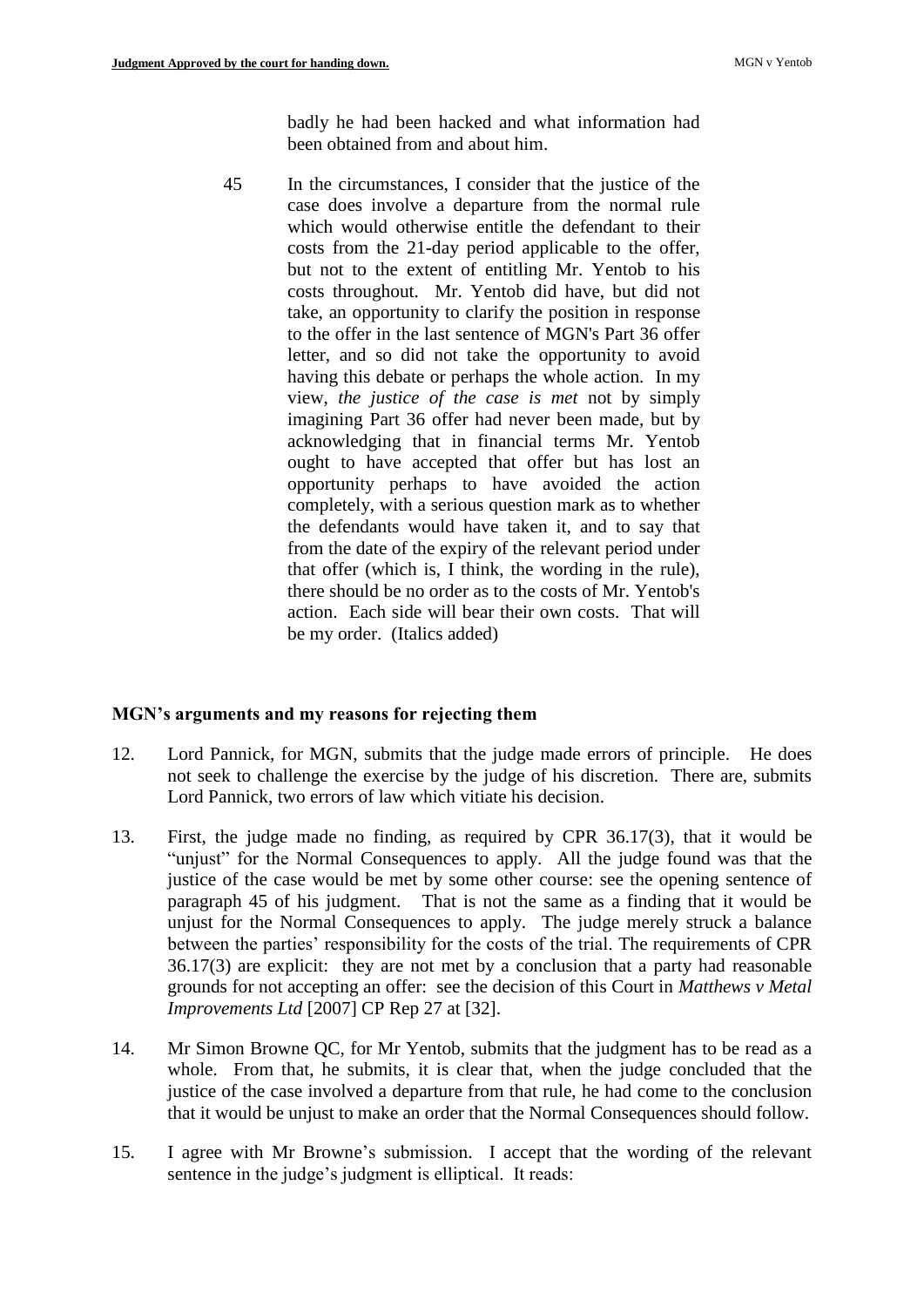# **Mr. Yentob ought to have accepted that offer but has lost an opportunity perhaps to have avoided the action completely, with a serious question mark as to whether the defendants would have taken it,…**

- 16. What I take the judge to mean by that sentence, read in the context of his judgment, is that, by not accepting the offer, Mr Yentob lost the opportunity to avoid the costly trial but that (as the argument before him had shown) he would have been entitled to ask for a joint statement in open court and it was doubtful whether MGN would have agreed to this.
- 17. Essentially Lord Pannick is suggesting that an experienced judge, having set out the relevant rule verbatim, would then go on to make a decision on the basis of a misreading of a rule. That seems to me improbable. The judge distinguished the situation where a party rejects a Part 36 offer because he reasonably wants to have the facts investigated at trial and said that that did not normally make it "unjust" for the Normal Consequences to follow, a point which Mr Browne accepts and which is clearly correct. The judge's treatment of this point confirms that he recognised that there had to be some further element, implicitly unjustness, in the application of the Normal Consequences.
- 18. Second, submits Lord Pannick, the judge was not entitled to rely on the factors he did – the limited admissions, the likelihood that MGN would not make a statement in open court and the fact that it was not apparent until trial that Mr Yentob could never get disclosure of the full extent of the hacking – because he had already decided on the threshold issue in favour of MGN. The award to Mr Yentob at trial was not "more advantageous" than the Offer. The terms of, and circumstances surrounding, the Offer therefore had to be left out of any consideration under CPR 36.17(5). Accordingly, the judge misdirected himself when he held that there might be cases where a party was justified in continuing to trial even though he had received a favourable offer. The object of CPR 36.17 is to provide an incentive to parties to make offers and to settle cases, and the judge's interpretation of the rule is inconsistent with that object.
- 19. Mr Browne's submissions are largely directed to the question of discretion. He emphasises the procedural history and submits that Mr Yentob was justified in pursuing his claim. For example, MGN had admitted that hacking took place over a 2 ½ year period as opposed to the period of 7 years found by the judge. Moreover it only emerged during the trial, from, we are told, the judge's own questions to a former employee of MGN, Mr Evans (the claimants' witness), that vital documents, such as private investigator faxes and journalists' notebooks, had been destroyed. Only then did it become clear that Mr Yentob would not be able to have a clear statement of the extent of the hacking he had suffered or obtain an order for post-trial disclosure. On Mr Browne's submission, the judge was entitled to look at these circumstances in deciding whether it was unjust to order the Normal Consequences to follow.
- 20. As to the question of law, in my judgment, the judge was correct for two reasons. My first answer is that the submission elides two separate questions: (a) the sub-rule (1) question: was the offer more advantageous than the award at trial? and (b) the sub-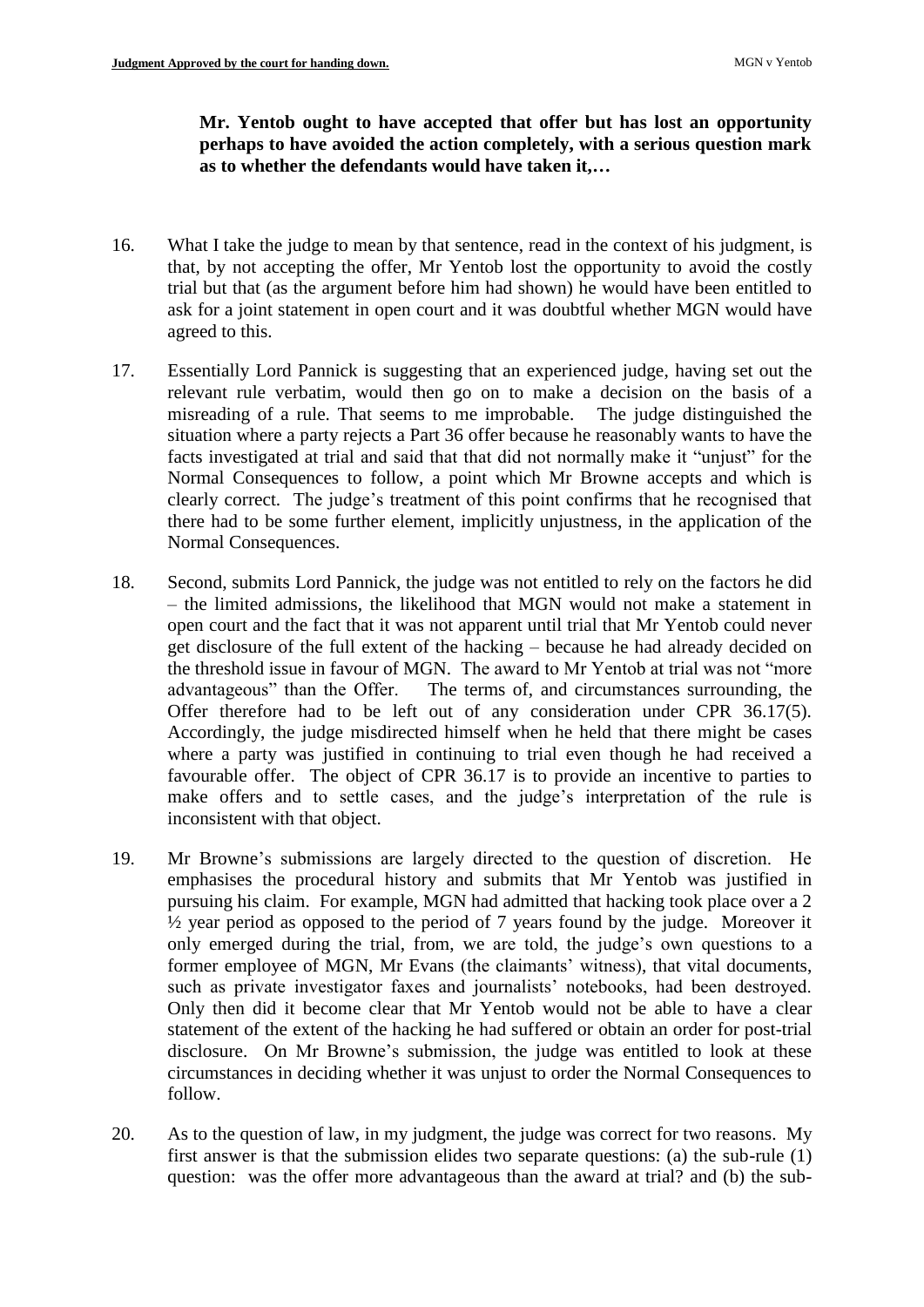rule (5) question: is it unjust for the Normal Consequences to apply? These are separate inquiries and there is no logical reason why the same material should not be relevant to both. My second answer is a textual one based on CPR 36.17(5). This expressly requires the judge to look at "all the circumstances". The judge cannot put some factors on one side, unless of course they provide no assistance in determining whether the Normal Consequences would be unjust.

- 21. If it had been intended that the judge should leave out of account circumstances so obvious as the terms and circumstances of the relevant offer, the rule would have said so. It would have to be a mandatory exclusion in view of the mandatory obligation to take account of all the circumstances. Nor would it make any sense to exclude the terms and circumstances of the offer. Suppose that a person to whom a Part 36 offer had been made had asked for clarification or more relevant information and been refused it or the answer misrepresented the position. If that information was material and might reasonably have altered his view on whether to accept the offer, and was information within the offeror's organisation, the court might well find that it would be unjust to order that the Normal Consequences should follow from non-acceptance. I accept the purpose of Part 36 offers is as Lord Pannick described it but that cannot be the sole purpose of CPR 36: a subsidiary purpose must be to prevent injustice from the Normal Consequences as a result of non-acceptance of a Part 36 offer.
- 22. So, in my judgment, the judge was entitled to look at all the circumstances, including those pertaining to the offer. On the other hand, as Lord Pannick submits, it is not enough for the party who fails to beat an offer to show that the decision not to take up the offer was a perfectly reasonable one. He must show that it would be unjust were the Normal Consequences to apply.
- 23. That leads to the possibility of a statement in open court. CPR 53 certainly provides that in an action for misuse of private information a party can as well as accepting a Part 36 apply to the court to make a statement in open court, and can invite the party making the offer to join in it. However, the judge had to confront the fact that Mr Yentob did not invite MGN to agree to a statement in open court in connection with the Offer.
- 24. MGN submits that the judge was wrong to conclude that it would not have agreed to a statement in open court in the terms of the judge's findings against them at trial, and that this finding was against the weight of the evidence. MGN had made such statements in other cases.
- 25. I accept Mr Browne's submission that a statement in open court would not have achieved its purpose unless MGN fully participated in it. Mr Browne took us to a previous offer made by MGN to Mr Yentob. It too did not contain any proposal for a statement in open court. Mr Yentob's solicitors, Steel & Shamash, wrote back:

"Your letter makes no mention of whether MGN have agreed to [and Mr Browne emphasise these next words] join in making a statement in open court. As you are aware, Part 53.6(14) provides our client with a right to a statement where a Part 36 offer on a complaint of misuse of private information is accepted. If your client is willing to do so we will supply a draft of a statement on which our client would intend to seek